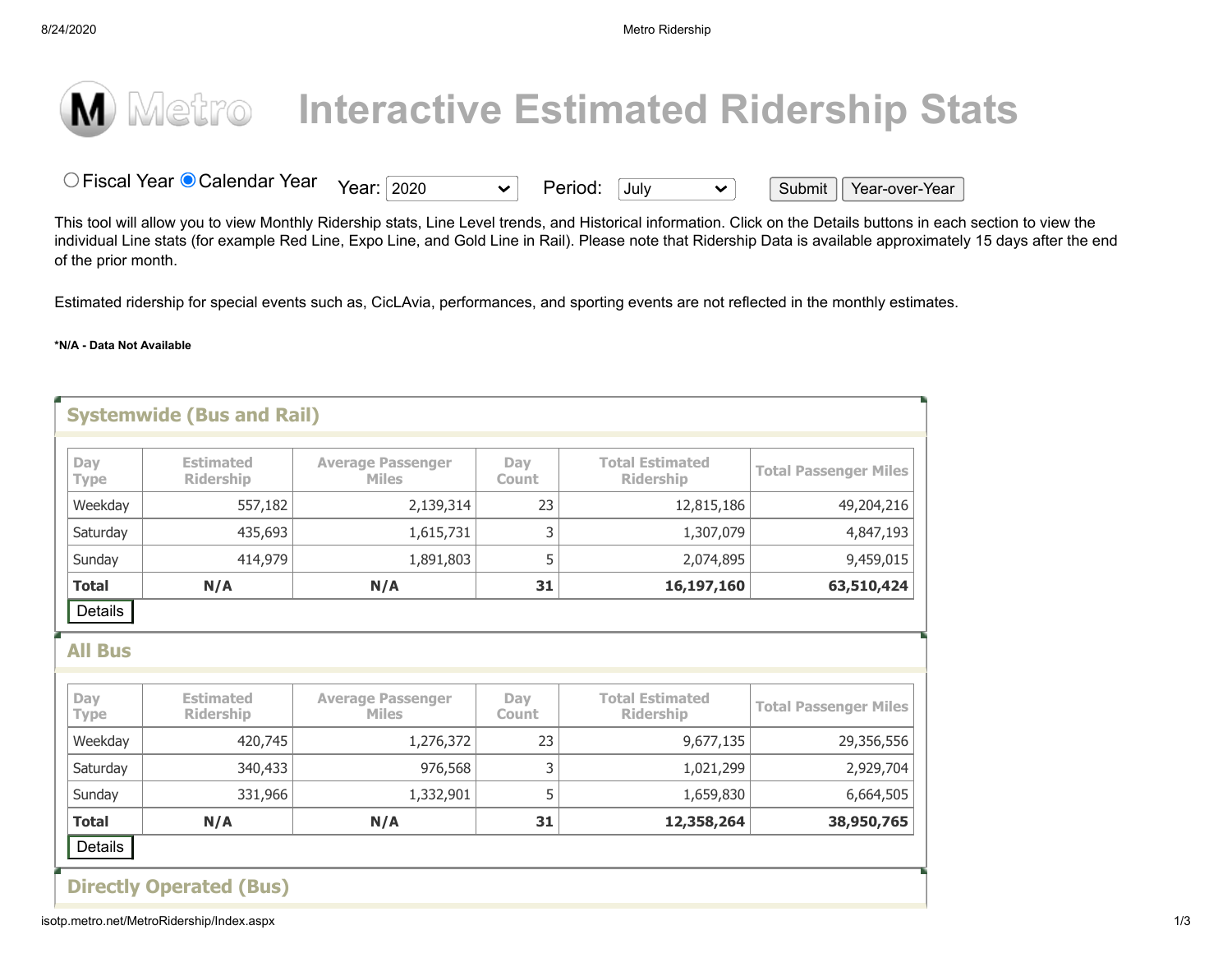■

■

| Day<br><b>Type</b> | <b>Estimated</b><br><b>Ridership</b> | <b>Average Passenger</b><br><b>Miles</b> | Day<br><b>Count</b> | <b>Total Estimated</b><br><b>Ridership</b> | <b>Total Passenger Miles</b> |
|--------------------|--------------------------------------|------------------------------------------|---------------------|--------------------------------------------|------------------------------|
| Weekday            | 402,676                              | 1,207,964                                | 23                  | 9,261,548                                  | 27,783,172                   |
| Saturday           | 326,042                              | 923,163                                  |                     | 978,126                                    | 2,769,489                    |
| Sunday             | 317,202                              | 1,257,914                                |                     | 1,586,010                                  | 6,289,570                    |
| <b>Total</b>       | N/A                                  | N/A                                      | 31                  | 11,825,684                                 | 36,842,231                   |
| Details            |                                      |                                          |                     |                                            |                              |

## **Purchased Transportation (Bus)**

| Day<br><b>Type</b> | <b>Estimated</b><br><b>Ridership</b> | <b>Average Passenger</b><br><b>Miles</b> | Day<br><b>Count</b> | <b>Total Estimated</b><br><b>Ridership</b> | <b>Total Passenger Miles</b> |
|--------------------|--------------------------------------|------------------------------------------|---------------------|--------------------------------------------|------------------------------|
| Weekday            | 18,069                               | 68,408                                   | 23                  | 415,587                                    | 1,573,384                    |
| Saturday           | 14,391                               | 53,405                                   |                     | 43,173                                     | 160,215                      |
| Sunday             | 14,764                               | 74,987                                   |                     | 73,820                                     | 374,935                      |
| <b>Total</b>       | N/A                                  | N/A                                      | 31                  | 532,580                                    | 2,108,534                    |
| Details            |                                      |                                          |                     |                                            |                              |

**Rail**

| 11/2/19--Blue Line fully re-opened end-to-end. Preliminary testing APC estimates |                                      |                                          |                     |                                            |                              |  |
|----------------------------------------------------------------------------------|--------------------------------------|------------------------------------------|---------------------|--------------------------------------------|------------------------------|--|
| Day<br><b>Type</b>                                                               | <b>Estimated</b><br><b>Ridership</b> | <b>Average Passenger</b><br><b>Miles</b> | Dav<br><b>Count</b> | <b>Total Estimated</b><br><b>Ridership</b> | <b>Total Passenger Miles</b> |  |
| Weekday                                                                          | 136,437                              | 862,942                                  | 23                  | 3,138,051                                  | 19,847,660                   |  |
| Saturday                                                                         | 95,260                               | 639,163                                  | 3                   | 285,780                                    | 1,917,489                    |  |
| Sunday                                                                           | 83,013                               | 558,902                                  | 5                   | 415,065                                    | 2,794,510                    |  |
| <b>Total</b>                                                                     | N/A                                  | N/A                                      | 31                  | 3,838,896                                  | 24,559,659                   |  |
| Details                                                                          |                                      |                                          |                     |                                            |                              |  |